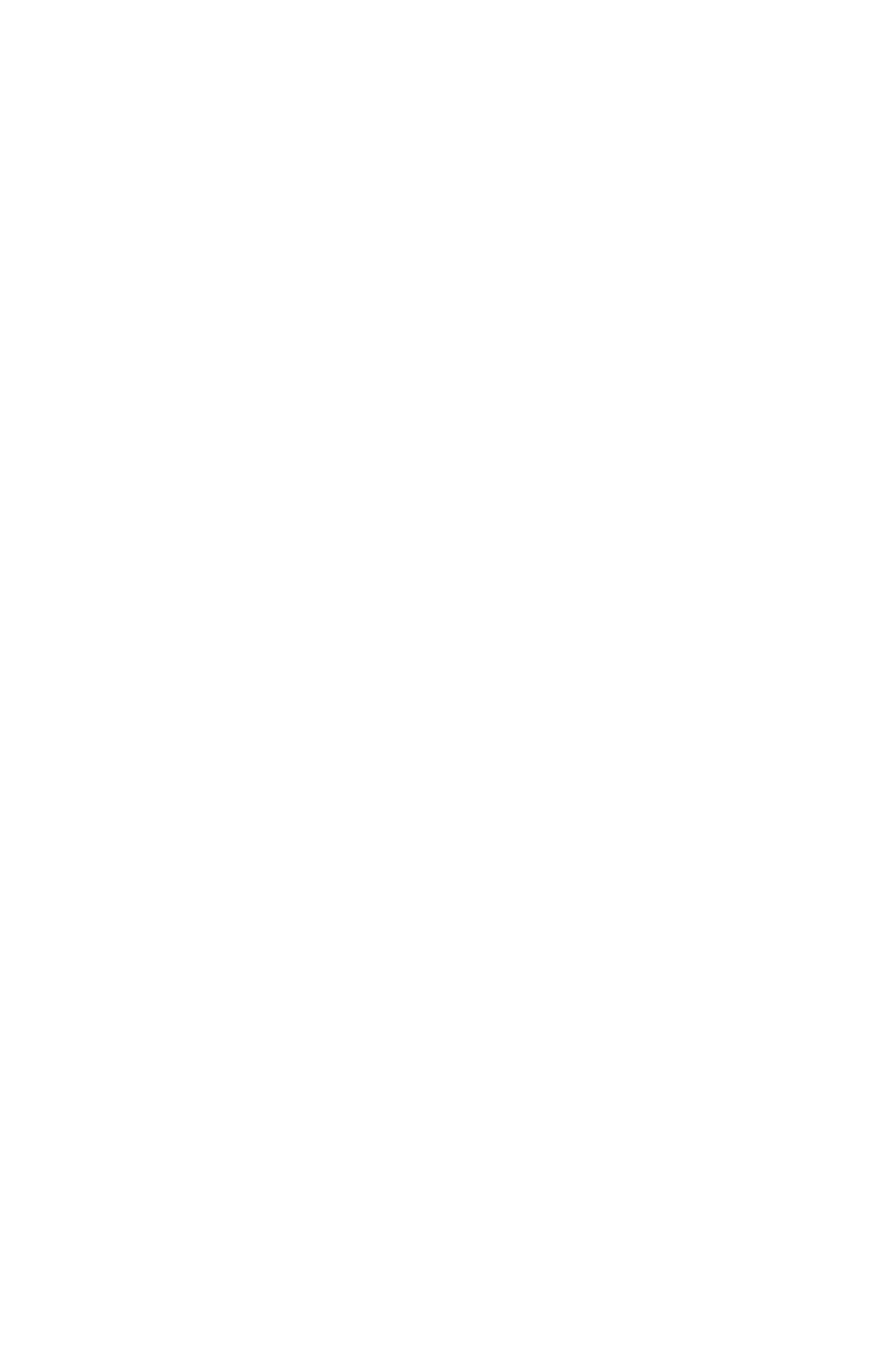In **GENESIS** we shall understand the record of Creation (ch. i.), for we shall see in it the counterpart of our new creation in Christ Jesus (II Cor. v. 17).

In the light which shined out of darkness (Gen. i. 2, 3) we shall see the light which has shone "in our hearts to give the knowledge of the glory of God in the face (or person) of Jesus Christ" (II Cor. iv. 6). No wonder that those who know nothing of this spiritual light of the New Creation know nothing of the light that was created on the first day as revealed in the record of the old creation.<sup>1</sup> The natural man sees only a myth and an old wives' fable in the Creation record, and seems actually to prefer the Babylonian corruption of primitive truth. These "other Gentiles walk in the vanity of their mind, having the understanding darkened, being alienated from the life of God through the ignorance that is in them, because of the blindness of their heart" (Eph. iv. 17,18). Woe be to those who follow these blind leaders, for "they shall both fall into the ditch" they have prepared for themselves by their fleshly knowledge and worldly wisdom.

In the Creator we shall see Christ (John i. 3. Col. i. 16).

In the first Adam we shall see the last Adam (I Cor. xv. 45. Rom. v. 14). In the first man we shall see "the second man, the Lord, from heaven" (I Cor. xv. 47).

<sup>1.</sup> Though the recent discovery of Radium is beginning to open our eyes and show bow light can exist without the sun.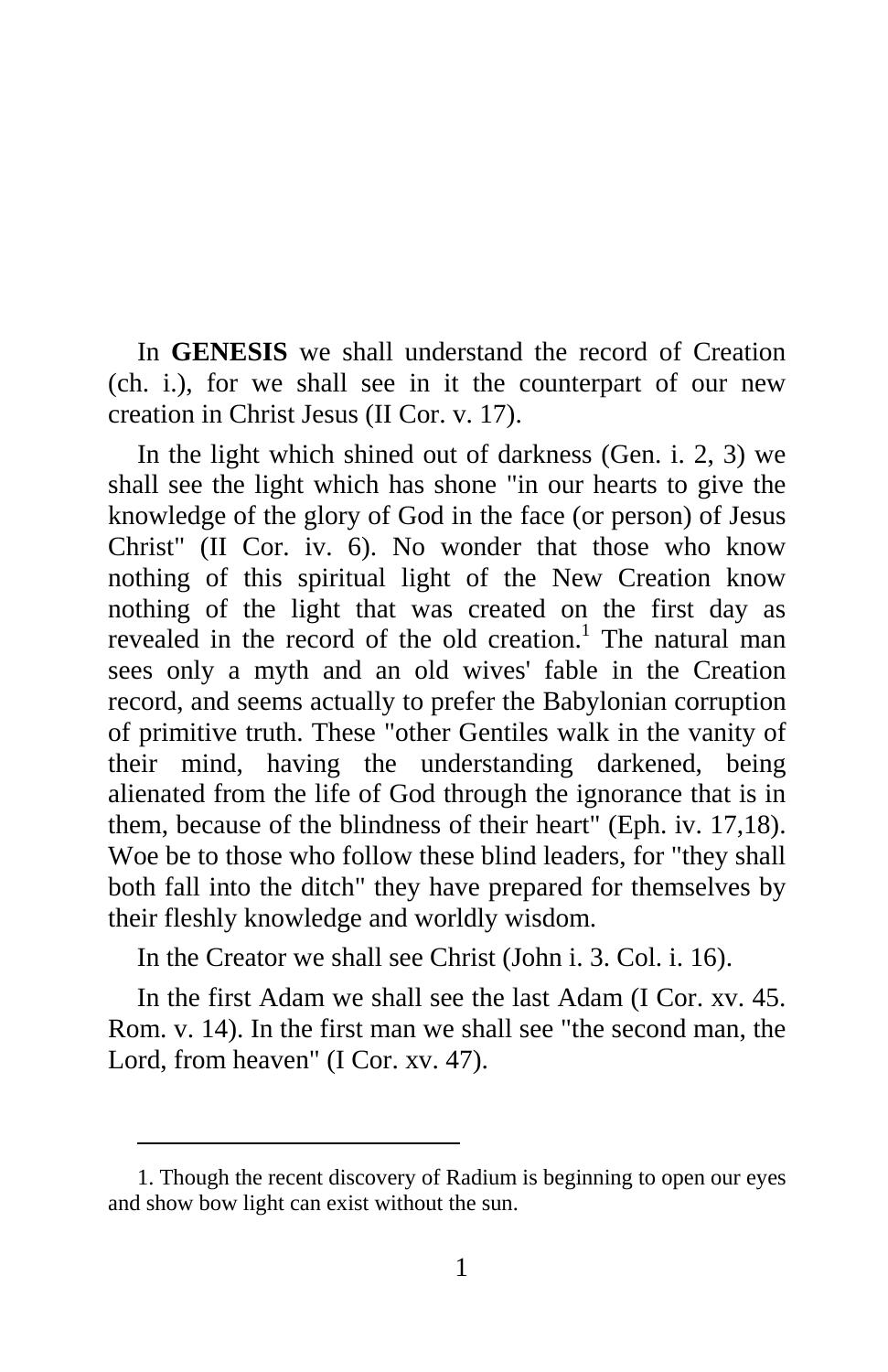In the "seed of the woman" (Gen. iii. 15) we shall see the coming son of Abraham, the son of David, the Son of man, the Son of God; while those who are in the black darkness of Rome see either a helpless Infant, or a dead man, and a living woman – the Virgin Mary; having corrupted their Authorized Vulgate Version (in Gen. iii, 15), $^{2}$  to make it the foundation of this blasphemy.

In Abraham's shield we shall see the Living Word, coming, speaking, and revealing Himself to him (ch. xv. i. John viii. 56).

In Isaac we shall see Christ the true seed of Abraham (Rom. ix. 7. Gal. iii. 16). In the Annunciation to the Mother (Gen. xviii. 10. Luke i. 30-33), the miraculous conception (Gen. xviii. 14. Luke i. 35) and the pre-natal naming (Gen. xvii. 19. Matt. i. 21. Luke i. 31; ii. 21). In the projected death of the one we see the foreshadowing of the other, two thousand years before, and on the same mountain, Moriah; and this Mount, selected not by chance, or for convenience (for it was three days journey), but appointed in the Divine counsels as the site of the future altar of burnt offering (Gen. xxii. 2. I Chron. xxi. 28-xxii. 1. 2 Chron. iii. 1). In the wood laid upon Isaac (Gen. xxii. 6), and not carried by the servants or on the ass, we shall see Him who was led forth bearing His Cross (John xix. 17).

In Joseph, of whom the question was asked, "Shalt thou indeed reign over us?" we see Him of whom His brethren afterwards said, "We will not have this man to reign over us" (Luke xix. 14). But we see the sufferings of the one followed by the glory, as we shall surely see the glory of the true Joseph following His sufferings in the fulness of time (1 Pet. i. 11), of

<sup>2.</sup> Where the Hebrew masculine is misrepresented as feminine, and is thus made, as Dr. Pusey has said, the foundation of Mariolatry, and the basis of the Immaculate Conception.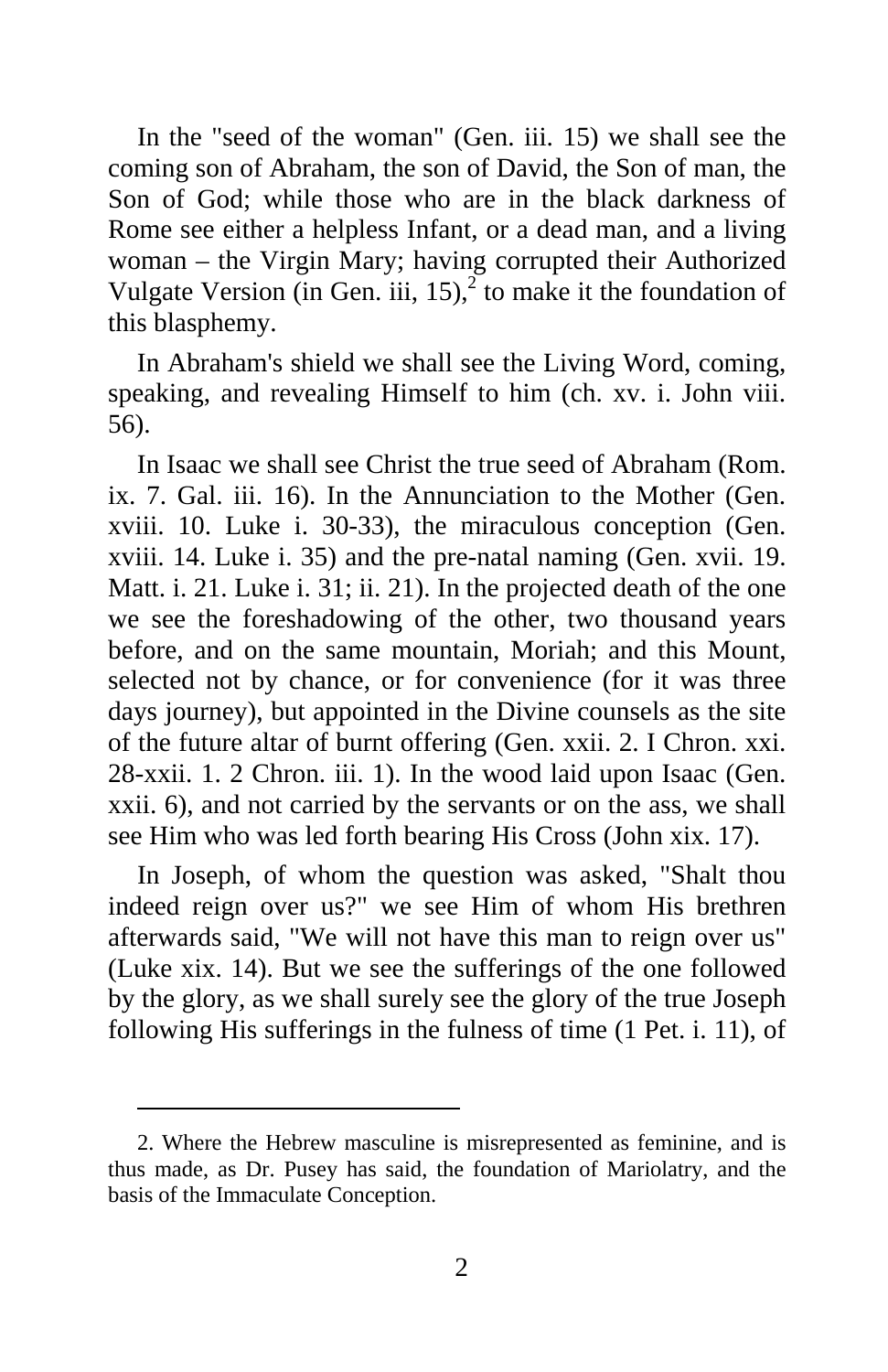which glory we shall be the witnesses, and partakers (1 Pet. iv.  $13: v. 1$ .

We must not pursue this great subject or principle in its further details, though we have but touched the fringe of it, even in the book of Genesis. As the Lord Jesus began at Moses so have we only made a beginning, and must leave our readers to follow where we have pointed out the way.

It may be well, however, for us to indicate one or two of the leading points of the other books of the Old Testament.

**EXODUS** tells of the sufferings and the glory of Moses, as Genesis does of Joseph, and in both we see a type of the sufferings and glory of Christ.

Joseph's sufferings began with his rejection, his own brethren asking, "Shalt thou indeed reign over us? Or shalt thou indeed have dominion over us ?" (Gen. xxxvii. 8). Moses' sufferings began with his rejection and the question of "two men of the Hebrews," - "Who made thee a ruler and a judge over us?" (Exod. ii. 14). In all this we see the rejection of Christ by a similar question, the thought of their hearts being put into their lips, in the parable, where "his citizens hated Him and sent a message after Him saying, 'We will not have this man to reign over us'" (Luke xix. 11).

But the issue in all three cases is the same. Of each it is true, as it is said of Moses, "This Moses whom they refused, saying, 'Who made thee a ruler and a deliverer?' The same did God send to be a ruler and a judge by the hand of the angel which appeared to him in the bush (Acts vii. 35).

Even so will God surely "send Jesus Christ whom the heavens must receive until the times of restitution of all things which God hath spoken by the mouth of all His holy prophets since the world began" (Acts iii. 20, 21).

Thus early, in Genesis and Exodus, we have the great subject of the sufferings and the glory of Christ more than foreshadowed (1 Pet. i. 11; iv. 13; v. 1. Luke xxiv. 26).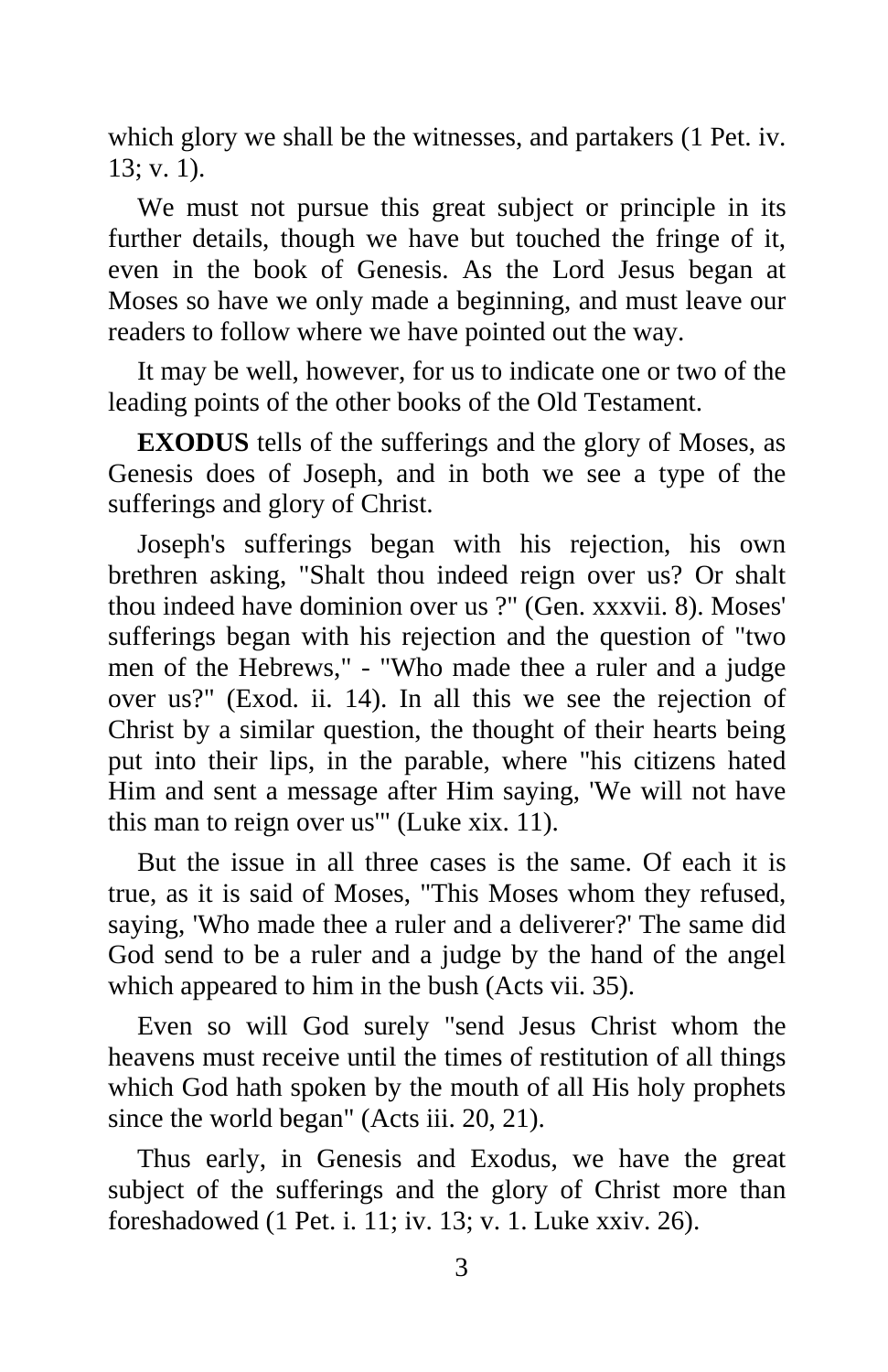Exodus tells us also of Christ as the true Paschal Lamb (I Cor. v. 7, 8); as the true Priest (Exod. xxx. 10. Heb. v. 4, 5); and the true Tabernacle which the Lord pitched and not men (Heb. ix).

**LEVITICUS** gives us, in the offerings, a fourfold view of the Death of Christ (the Sin and Trespass Offerings being reckoned as one), as the Gospels give us a fourfold view of His life.

**NUMBERS** foreshadows the Son of Man come to be lifted up" (ch. xxi. 9. John iii. 14, 15); the Rock (ch. xx. 11. I Cor. x. 4); the Manna that fed them (ch. xi. 7-9. Deut. viii. 2, 3. John vi. 57, 58); and the future Star that should arise "out of Jacob" (ch. xxiv. 17. Luke i. 78. II Pet. i. 19. Rev. ii. 28; xxii. 16).

**DEUTERONOMY** reveals the coining Prophet "like unto Moses" (ch. xviii. 15. Acts vii. 23-26); the Rock and Refuge of His people (chs. xxxii. 4; xxxiii. 27).

**JOSHUA** tells of "the Captain of the Lord's host" (ch. v. 13-15. Heb. ii. 10; xii. 2) who shall triumph over all His foes; while Rahab's scarlet cord (ch. ii. 12-20) tells of His sufferings and precious blood which will shelter and preserve His people in the coming day of His war.

**JUDGES** tells of the Covenant Angel whose name is "Secret," i.e. "Wonderful" (ch. xiii. 18, margin; compare Isa. ix. 6, where the word is the same).

**RUTH** reveals the type of our Kinsman-Redeemer, the true Boaz; and the question of ch. ii. 10 is answered in Prov. xi. 15.

**SAMUEL** reveals the "sufferings" and rejection of David, who became a "Saviour" and a "Captain" of his followers (I Sam. xxii. 1, 2), foreshadowing David's Son and David's Lord, "the Root and the Offspring of David" (Rev. xxii. 16).

**KINGS** shows us the "glory which should follow," and the "greater than Solomon" (Matt. xii. 42); the "greater than the Temple" (Matt. xii. 6), where everything speaks of His glory (Ps. xxix. 9 and margin).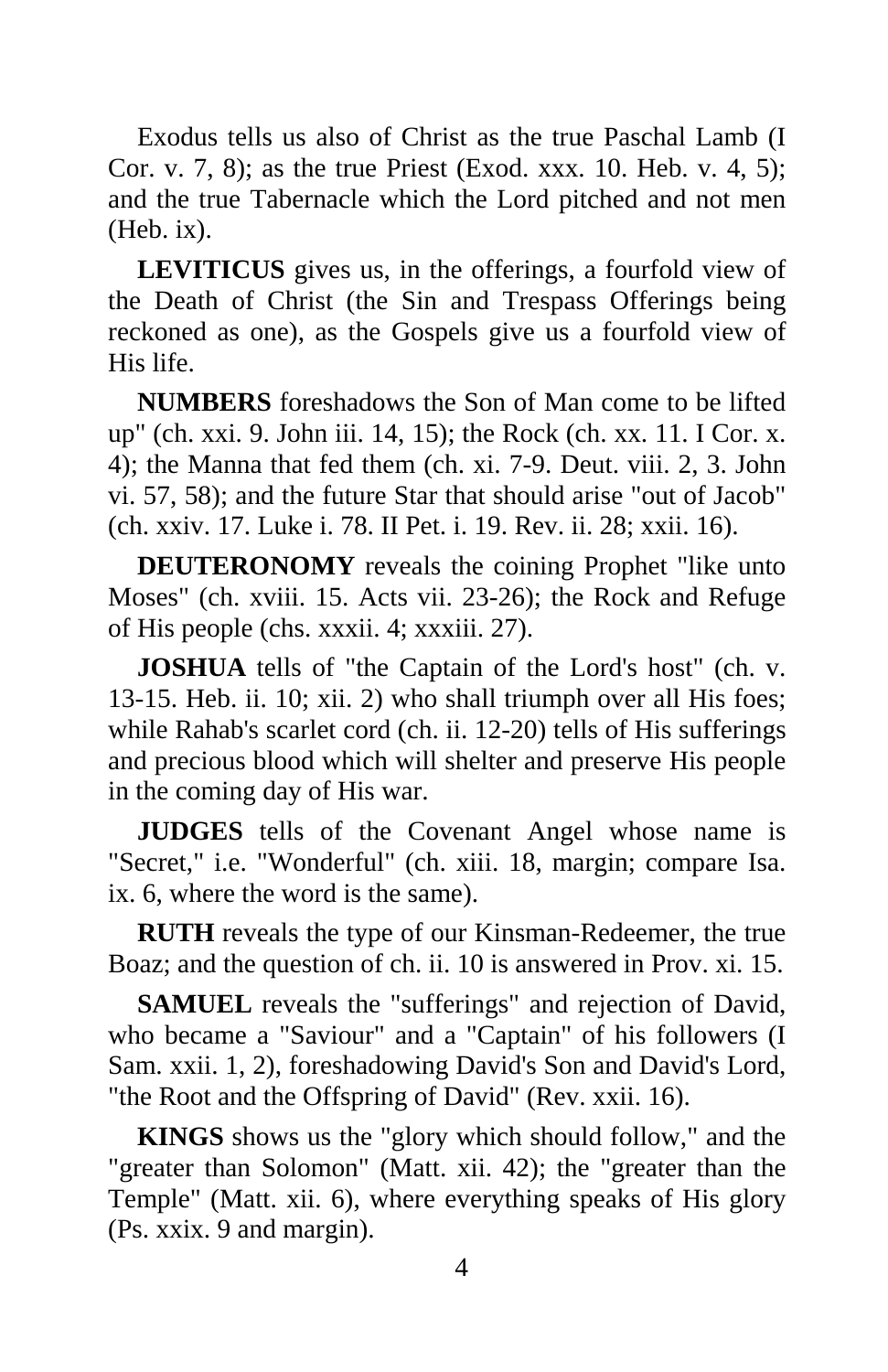**CHRONICLES** reveals Christ as "the King's Son," rescued "from among the dead," hidden in the House of God, to be manifested in due time, "as Jehovah hath said" (II Chron. xxii. 10-–xxiii. 3).

**EZRA** speaks of "a nail in a sure place" (ch. ix. 8), which according to Isa. xxii. 23 is used of Eliakim, who typifies Christ.

**NEHEMIAH** tells of the "bread from Heaven" and "water out of the Rock" (ch. ix. 15, 20), which are elsewhere used as typical of Christ (John vi. 57, 58. I Cor. x. 4).

**ESTHER** sees the seed preserved which should in the fulness of time be born into the world. His name is there, though concealed, $3$  but His will and power is manifested in defeating all enemies in spite of the unalterable law of the Medes and Persians.

**JOB** reveals Him as his "Daysman" or "Mediator" (ch. ix. 33); and as his "Redeemer" coming again to the earth (ch. xix. 25-27).

**THE PSALMS** are full of Christ. We see His humiliation and sufferings and death (Ps. xxii.), His Resurrection (Ps. xvi.), His anointing as Prophet with grace-filled lips (Ps. xlv. Luke iv. 22); as Priest after the order of Melchisedec (Ps. ex. Heb. v. 6; vi. 20; vii. 17, 21); as King enthroned over all (Ps. ii.), and His kingdom established in the earth (Ps. ciii.; cxlv., & c.).

**PROVERBS** reveals Christ as the "Wisdom of God" (ch. viii. I Cor. i. 24); the "Path" and "Light" of His People (ch. iv. 18); the "Surety" who smarted for His people while strangers (ch. xi. 15. Rom. v. 8-10. Eph. ii. 12. 1 Pet. ii. 11); the "strong tower" into which the righteous run and are safe (ch. xviii.

<sup>3.</sup> See The Name of Jehovah in the Book of Esther, in Four Acrostics, by the same author.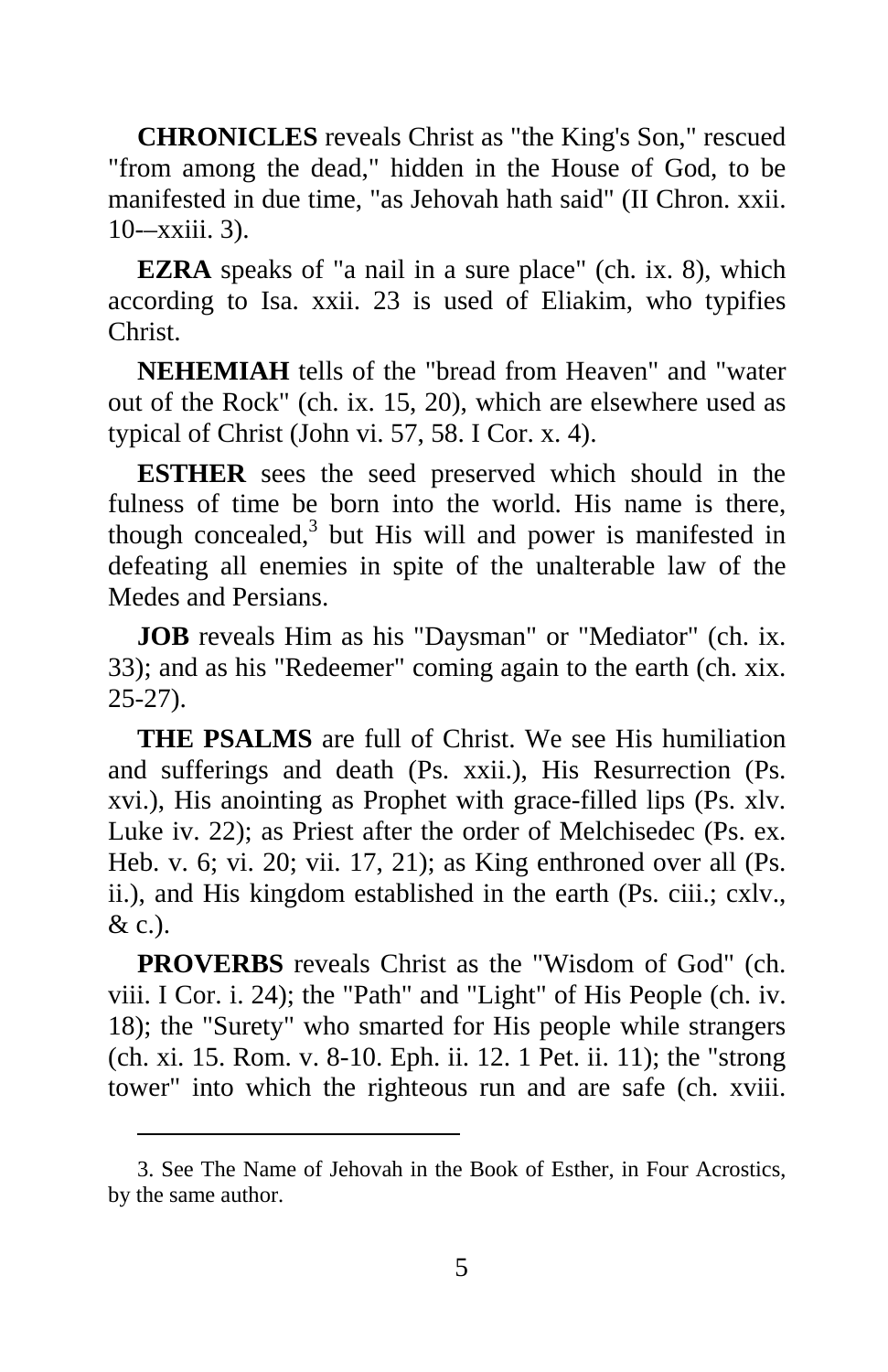10); the friend who loveth at all times, and the brother born for adversity (ch. xvii. 17).

**ECCLESIASTES** tells of the "one among a thousand in the midst of all that is vanity and vexation of spirit" (ch. vii. 28).

**THE SONG OF SONGS** reveals Him as the true and faithful Shepherd, Lover, and Bridegroom of the Bride, who remained constant to Him in spite of all the royal grandeur and coarser blandishments of Solomon.

**ISAIAH** is full of the sufferings and glories of Christ. He is the "despised and rejected of men, a man of sorrows, and acquainted with grief" (ch. liii. 5); wounded for our transgressions, oppressed, afflicted, and brought as a lamb to the slaughter; cut off out of the land of the living (ch. liii. 2– 9). Yet the glory shall follow. "He shall see of the travail of His soul and be satisfied" (ch. liii. 11). He will be His people's "Light" (ch. lx. 1, 2. Matt. iv. 16); "The Mighty God" (ch. ix. 6. Matt. xxviii. 18); Salvation's Well (ch. xii. 3); the King who shall "reign in righteousness" (ch. xxxii. 1, 2); Jehovah's Branch, beautiful and glorious (ch. iv. 2).

**JEREMIAH** tells of "the Righteous Branch," and "Jehovah our Righteousness" (ch. xxiii. 5, 6); of the "Righteous Branch" and King who shall reign and prosper (ch. xxxiii. 15).

**EZEKIEL** reveals Him as the true Shepherd (ch. xxxiv. 23), and as "the Prince" (ch. xxxvii. 25); the "Plant of Renown" (ch. xxxiv. 29), and "Jehovah Shammah" (ch. x1viii. 35).

**DANIEL** reveals Him as the "Stone" become the Head of the corner (ch. ii. 34. Ps. cxviii. 22. Isa. viii. 14. xxviii. 16. Matt. xxi. 42, 44. Acts iv. It. I Pet. ii. 4, 6). Also as the Son of Man (ch. vii. 13, 16); and "Messiah the Prince" (ch. ix. 24).

He is **HOSEA**'S true David (iii. 5), the Son out of Egypt  $(xi. 1);$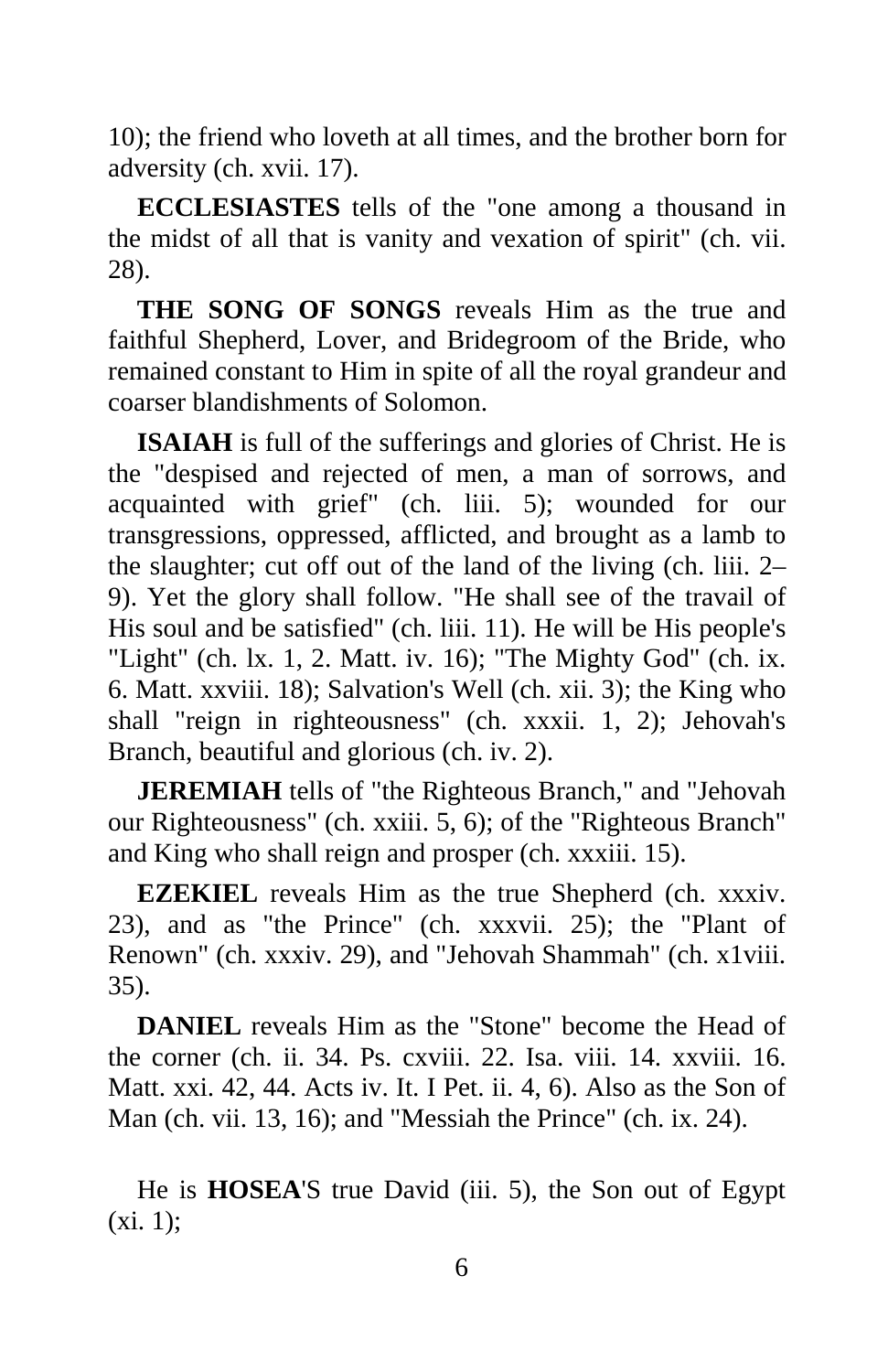**JOEL**'S "God dwelling in Zion" (ch. iii. 17);

**AMOS**'S Raiser of David's Tabernacle (ch. ix. 11; Acts xv. 16, 17);

**OBADIAH**'S "Deliverer on Mount Zion" (v. 17);

**JONAH'S** "Salvation" (ch. ii. 9); the "Sign" of Christ's resurrection (Matt. xii. 39-41);

**MICAH'S "Breaker," "King" and "Lord" (ch. ii. 13; v. 2,5); NAHUM**'S "Stronghold in Trouble" (ch. i. 7);,

**HABAKKUK**'S "Joy" and "Confidence" (ch. iii. 17, 18);

**ZEPHANIAH**'S "Mighty God in the midst of Zion" (ch. iii. 17);

**HAGGAI**'S "Desire of all nations" (ch. ii. 7);

**ZECHARIAH**'S Smitten Shepherd; The Man, Jehovah's Fellow (ch. xiii. 7); Jehovah's "Servant-the Branch" (ch. iii. 8); "the Man whose name is the Branch" (ch. vi. 12);

**MALACHI**'S "Messenger of the Covenant" (ch. iii. 1); the Refiner of the Sons of Levi (ch. iii. 3); "The Sun of Righteousness" (ch. iv. 2).

Thus, the "Word" of God has one great subject.

That one great all-pervading subject is Christ; and all else stands in relation to Him. He is "the beginning and the ending" of Scripture, as of all beside.

Hence, the Word of God, at its ending, shows how the beginning all works out; and how, that to which we are introduced in Genesis is completed in Revelation.

Satan's first rebellion is implied between the first and second verses of the first chapter of Genesis, and his final rebellion is seen in Rev. xx. 7-9. His doom is pronounced in Gen. iii. 15, and is accomplished in Rev. xx. 10.

We have the primal Creation, "the world that then was," in Gen. i. 1 (II Pet. iii. 6). "The Heavens and the Earth which are